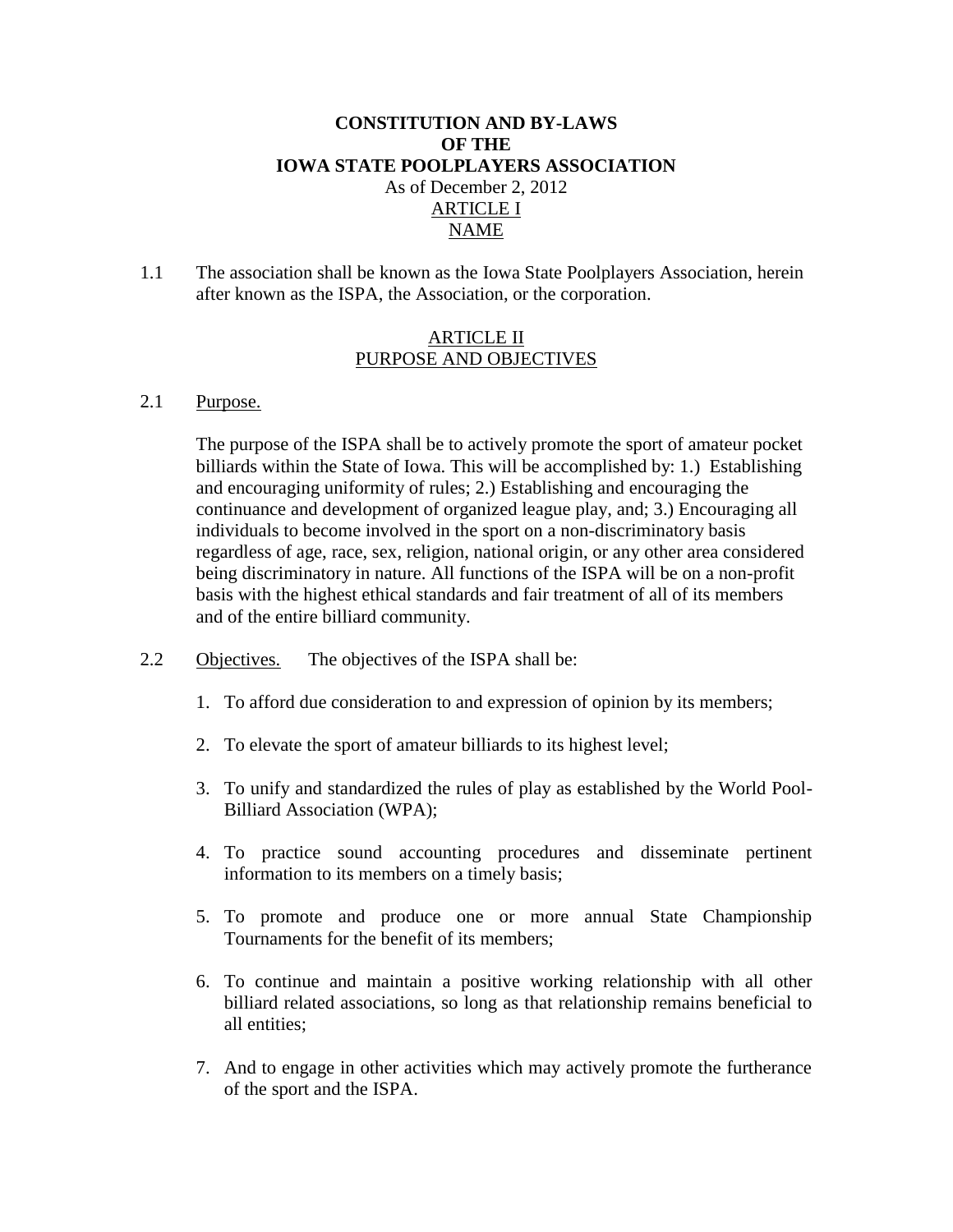#### ARTICLE III OFFICES OF THE ASSOCIATION

- 3.1 Registered Office and Agent. The ISPA will at all times maintain a registered office and will retain or appoint a registered agent whose residence or principle place of business shall be identical with such registered office.
- 3.2 Other Offices. In addition to its registered office, the ISPA may have such other offices at such other locations as may be required or convenient to conduct the business of the corporation.

#### ARTICLE IV MEMBERSHIP

- 4.1 League Operator Membership. Any organized league that conducts league play within the State of Iowa shall be entitled to membership in the ISPA. Any league seeking membership in the ISPA who operates organized league play in any state in addition to Iowa shall be eligible for membership if all of the following applies: 1.) League must play not less than fifty percent (50%) of all league matches within the borders of the State of Iowa; 2.) All schedules and records of league play by its members and the names and addresses of each and every host location are provided to the ISPA in such manner as outlined below; and 3.) Such membership is deemed to be in the best interest of the ISPA and its members. All League Operators shall provide an E-mail address which the Association will be able to use to contact the League Operator for Association business only. All leagues must file a letter of intent at the first annual meeting in June.
- 4.2 New Leagues: New Leagues will be required to submit a 'League Operators Annual Letter of Intended Participation and Application Form' (available from the treasurer) by August 31 and no new leagues will be permitted to join the ISPA after December 31. League acceptance by the Association based on size (minimum of 30 players and 6 teams), location (established ISPA Leagues have proprietary rights with regard to established nights of league play in any community) and past participation in the ISPA. It shall be the responsibility of the Board of League Operators to determine the eligibility of any league requesting admission into the ISPA. The annual ISPA player sanction fee (as set by the Board of League Operators) for each player recording a score (each player shall be required to sanction with the ISPA only once for the year beginning June 1 and ending May 31) will be due initially at the completion of the fourth week of League play and paid to the Treasurer. The final tally of the Sanction fees shall be sent directly to the Treasurer of the ISPA not later than two weeks after the completion of that session. All League Operators shall provide an E-mail address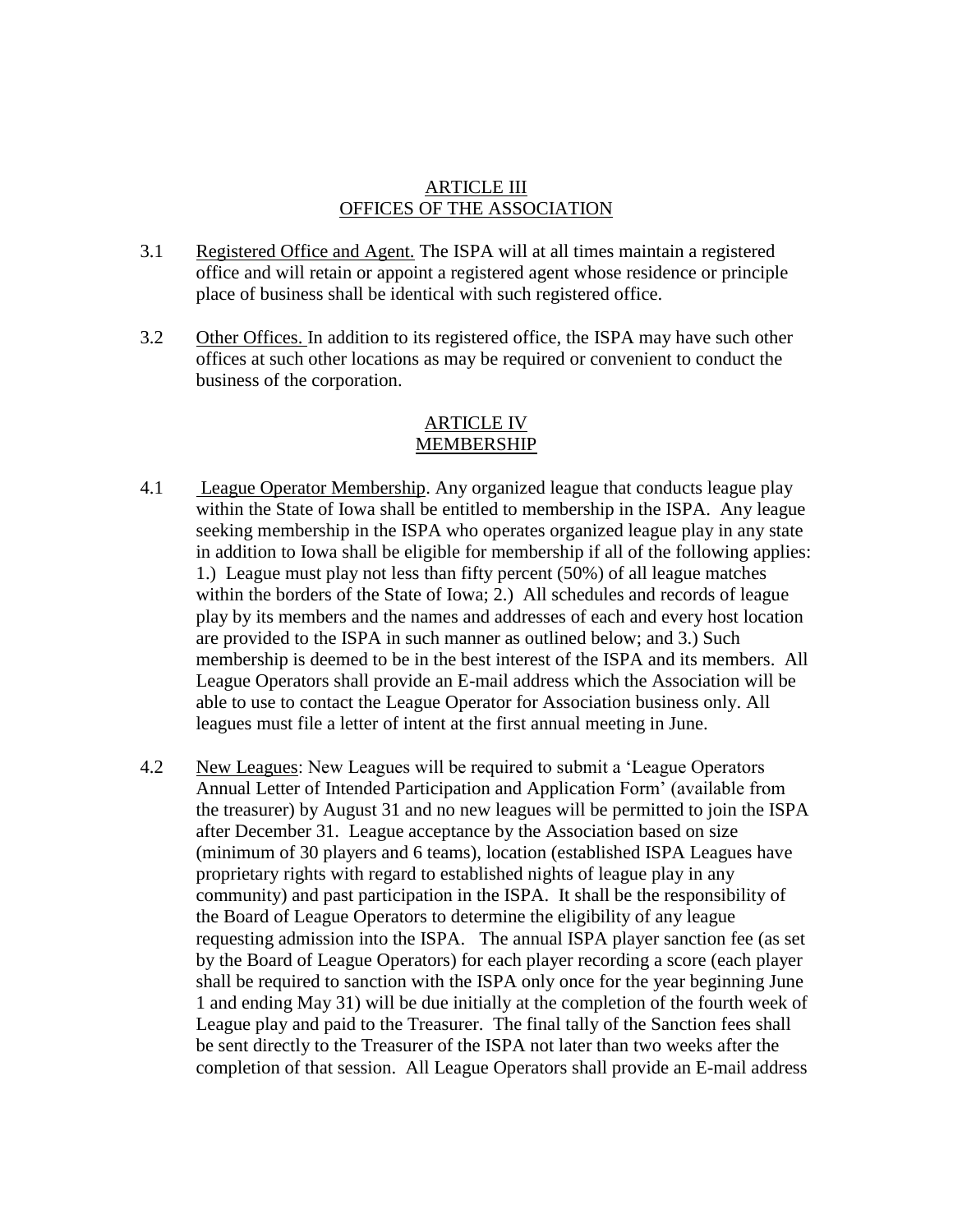which the Association will be able to use to contact the League Operator for Association business only

### ARTICLE V **DUES**

## 5.1 Dues.

 The annual Sanction Fee for each active player member of the ISPA shall be determined at the Annual Meeting of the Board of League Operators for the up coming year and may not be amended unless a state of emergency is shown to exist.

5.2 Fiscal Year. The ISPA shall operate on a fiscal year beginning with the first day of June and ending with the last day of May each year. Amended June 22, 2014 In addition two: League starting prior to June  $1<sup>st</sup>$  will be allowed to sanction players for the upcoming year.

### ARTICLE VI BOARD OF DIRECTORS

- 6.1 General Powers. The Board of Directors will manage the business and the affairs of the ISPA. In addition to the powers and authority expressly conferred upon it by these by-laws, the Board of Directors may exercise all such powers of the Association and do all such lawful acts and things as are beneficial to the Association.
- 6.2 Board of Directors. The Board of Directors shall consist of the Officers (President, Vice President, Treasurer and Secretary) and up to 20% of elected Vested League Operators (these Vested League Operators will be elected annually at the Annual Meeting for a one year term and may be re-elected without limit to the number of terms). Each member of the Board of Directors will be entitled to one vote as to decisions of the Board of Directors. The Board of Directors will have primary reasonability for the administration, planning, set up and execution of the Annual State Championship Tournament. The Board of Directors shall be responsible for regulating the specific Divisions used during the Annual State Championship Tournament. The Board of Directors shall have limited supervision, control and direction of the affairs of the Association and shall have discretion in the disbursements of its funds with regard to the State Championship Tournament. It may adopt such administrative rules and regulations for the conduct of its business as it deems advisable, and may, in the execution of the power granted herein, appoint such agents as it may consider necessary for the efficient operation of the Association.
- 6.3 Board of League Operators: Each League will be required to assign a representative from within their league to serve on the Board of League Operators (the League Operator may assign himself or any other person in good standing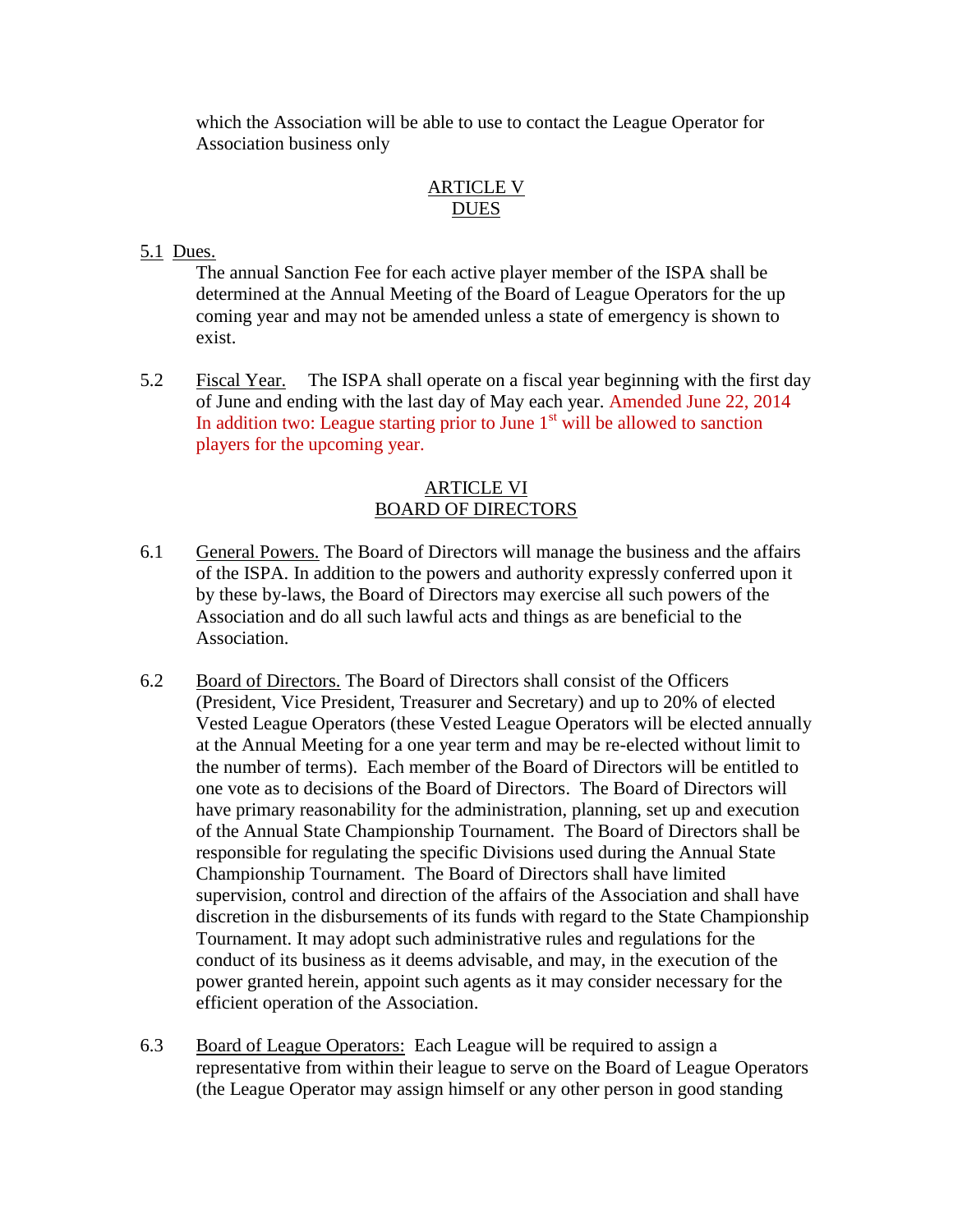with the ISPA) and shall be required to attend the Annual Meeting of the ISPA and others as requested by the Board of Directors. Each member of the Board of League Operators will be entitled to one vote as to decisions of the Board of League Operators. Each League Operator shall assign a 'second' person from within their respective league to participate in all Association business in the absence of the League Operator and shall notify the Association of such person (the appointed 'second' shall have all of the rights and privileges of the corresponding League Operator Board member only when said League Operator Board member is absent). Duties of the Board of League Operators shall have supervision, control and direction of the affairs of the Association, determine its policies or changes therein within the limits of the by-laws, and shall have discretion in the disbursements of its funds. It may adopt such rules and regulations for the conduct of its business as it deems advisable, and may, in the execution of the power granted herein, appoint such agents as it may consider necessary for the efficient operation of the Association. The Board of League Operators in and of itself shall be a pool of candidates for the Board of Directors. The Board of League Operators shall, annually, elect the Board of Directors.

6.4 Addition of Members to the Board of League Operators. Any new league recognized by the ISPA shall immediately create an opening on the Board of League Operators to be filled by the new League Operator or appointed designee. All new leagues will be required to serve a one year probationary period to become vested. During this probationary period, no travel reimbursement will be given (however, after the one year probationary period is successfully completed and the league is accepted into the Association the following year, the new member may request reimbursement for the previous years travel). New members will have the right to vote on issues, contribute to discussions and otherwise have all rights of vested League Operator Board members but will not be eligible for committees, any Officer position or the Board of Directors positions.

#### 6.5 Vacancies:

- a) Board of League Operator: A vacancy created for any reason shall be temporarily filled by the appointed 'second' from within the league and must be filled and a new 'second' must be assigned within 30 days of notice of such vacancy. If such league fails to appoint a new director within the time allotted, the league and all its members will lose all right of membership for the remainder of the fiscal year, including, but not limited to, the right to participate in ISPA events. Said league shall also forfeit to the Association all monies or other things of value which have been presented to the Association, and shall have no recourse against the Association or any officer or members of same, whether individually or severally.
- b) Board of Directors: Vacancies created for any reason in the Board of Directors shall remain vacated until the next Annual Meeting when the vacated position shall be selected. If the total number of vacancies in the Board of Directors during a single term exceeds 50%, then there shall be an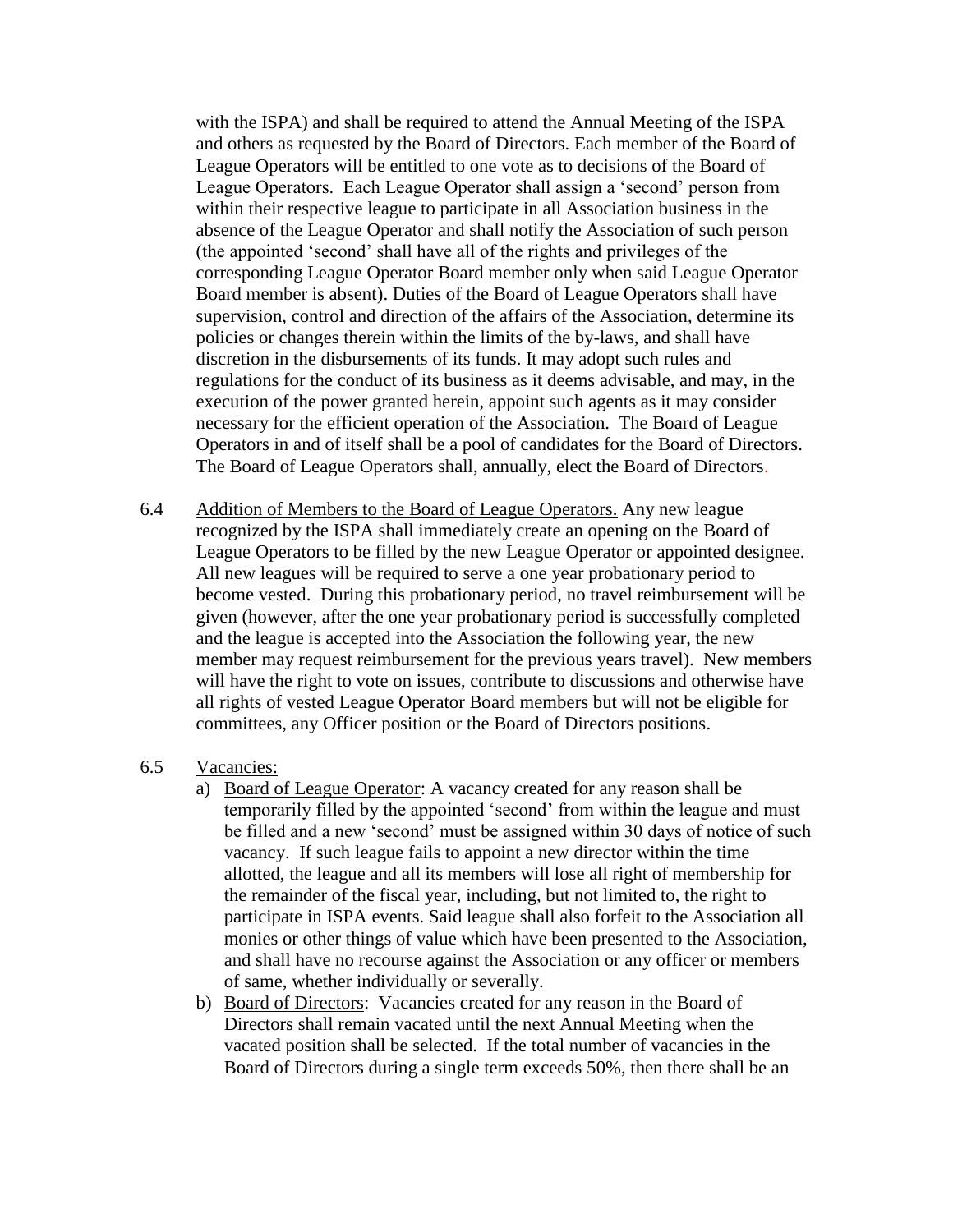emergency meeting of the Board of League operators called immediately to fill those vacancies needed to fulfill the 20% requirement.

- c) Officers: A vacancy in an Officers position created for any reason shall be temporarily filled as follows: The Vice President shall fill in for the President; the Secretary shall fill in for the Vice President; a temporary appointee (appointed by the current Board of Directors), with adequate qualifications, shall fill in for the Secretary or Treasurer positions. A Special Meeting of the Board of League Operators shall be called immediately to fill any such vacated Officers position (the duration of such vacated position shall be the remainder of the current term).
- 6.6 Compensation. Board members may receive regular monetary compensation for their service. Such as compensation shall be determined and approved by the Board of Directors, subject to the Conflict of Interest Policy. Board members may also receive reimbursement of expenses relating to ISPA business. Such reimbursement shall be approved by the Board of Directors, subject to the Conflict of Interest Policy.

### ARTICLE VII MEETINGS OF THE BOARD OF DIRECTORS

- 7.1 Annual Meeting. The Board of League Operators shall convene an annual meeting each year during the first month of the Associations fiscal year. The purpose of the meeting shall be to elect officers and a Board of Directors, receive annual reports, and to transact any other business, which may be before the Association. Annual meeting will be open to Board of League Operators and officers of the Association only. The Secretary shall be responsible for notification to all board members and officers not less than fourteen (14) days prior to such meeting.
- 7.2 Regular Meetings. Regular meetings of the Board of Directors may be scheduled as necessary but shall be at least quarterly during the fiscal year. The Secretary shall be responsible for notification to all Board of Director members not less than fourteen (14) days prior to such meeting. Meeting will be held at various cities and venues around the state.
- 7.3 Special Meetings. Special meetings of either Board may be called by the President or at the request of a majority of either Board in office at the time the meeting is called but must be requested through the President. The Secretary shall be responsible for notifying all board members and officers not less than seven (7) days prior to such meeting. Only business outlined on the agenda in the notification from the Secretary may be acted upon by the Board, but other business matters may be discussed, at such a Special Meeting. Business may be conducted on behalf of the Association at such meetings with or without a quorum present so long as the meeting agenda is made known to all members of the Boards within the time frame above.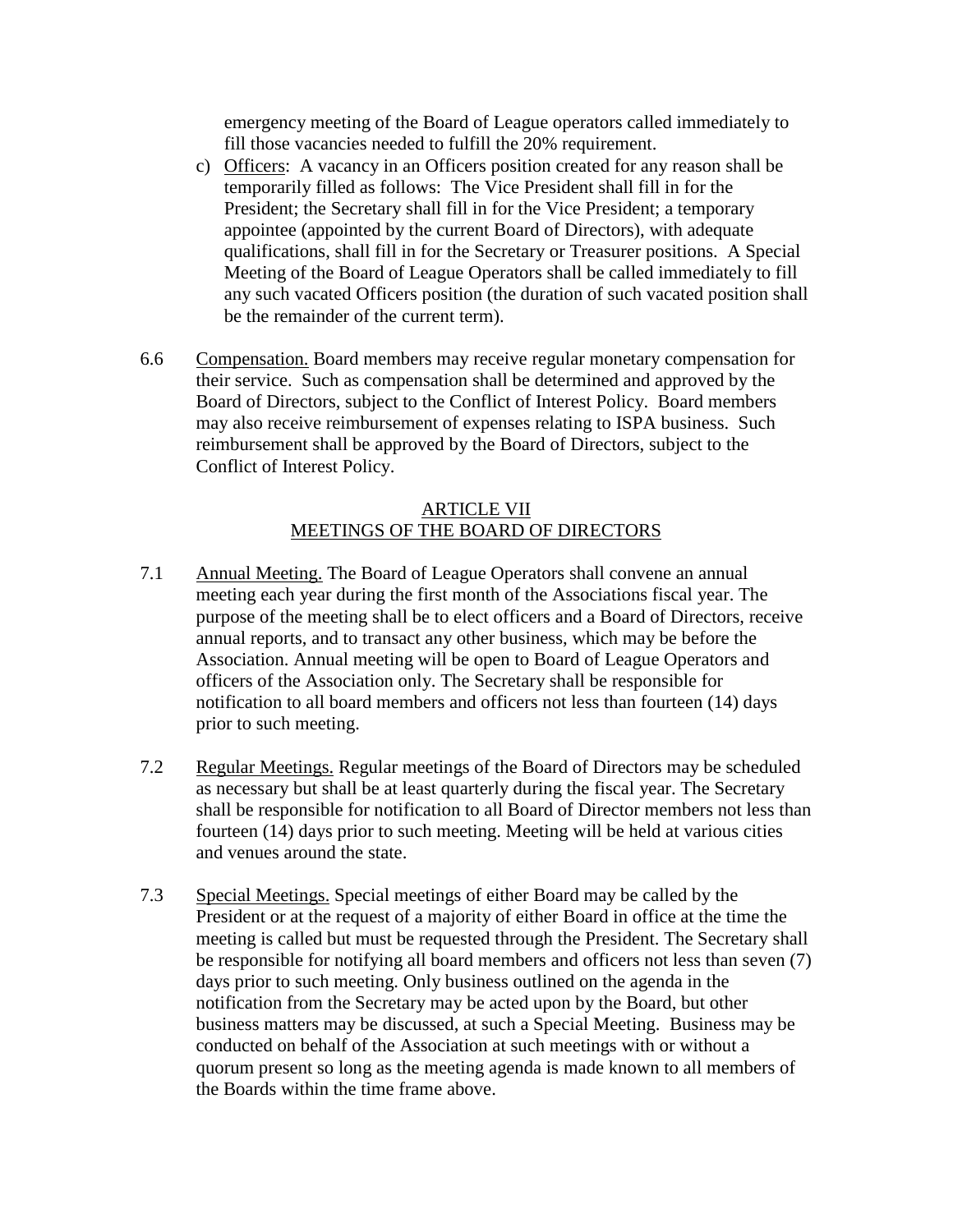### ARTICLE VIII **OFFICERS**

- 8.1 Election of Officers. The Board of League Operators shall elect the officers of the Association. Officers shall be elected at the Annual Meeting as in Article VII, Section 7.1. The election will be by written ballot of all Board Members in attendance at the annual meeting. Each officer shall serve a term of office of two (2) years and may be re-elected without limit as to the number of terms
- 8.2 Officers. The officers of the Association shall be the President, Vice-President, Secretary, and Treasurer.
- 8.3 President. The President shall be the Chief Executive and Chief Operating Officer of the Association, shall preside at all meetings of the memberships and/or board, and shall have responsibility for the overall management of the Association. The President shall be a league operator and otherwise eligible for membership on the Board of League Operators. The President shall have additional powers as prescribed by the Board of Directors or Board of League Operators in contractual matters and in all matters on behalf of the Association, and may delegate such authority and make such appointments as deemed to be in the best interest of the Association. The President shall appoint a representative for his or her league and shall only cast a vote in matters before the Board of League Operators in the instance of a tie vote by the Board of Directors. As of 2012 it was voted to reimburse the President \$500 annually for their time give to the ISPA.
- 8.4 Vice-President. The Vice-President shall assume the duties of the President in the absence of the President. The Vice-President need not be a league operator or otherwise eligible for membership as a member of the Board of League Operators, but if such is the case, the Vice-President shall appoint a representative for his or her league and shall not vote in matters before the Board. The Vice-President shall serve on or chair such committees and carry out such duties as are reasonably assigned by the President and/or the Board of Directors. As of 2012 it was voted to reimburse the Vice President \$500 annually for their time given to the ISPA.
- 8.5 Secretary. The Secretary shall have the responsibility of receiving, maintaining and keeping all records of the Association. The Secretary need not be a league operator or otherwise eligible for membership as a member of the Board, but if such is the case, the Secretary shall appoint a representative for his or her league and shall not vote in matters before the Board. The job of the Secretary is time consuming and requires a certain degree of skill. Therefore the Secretary shall be compensated by the Association an annual salary as determined by the Board of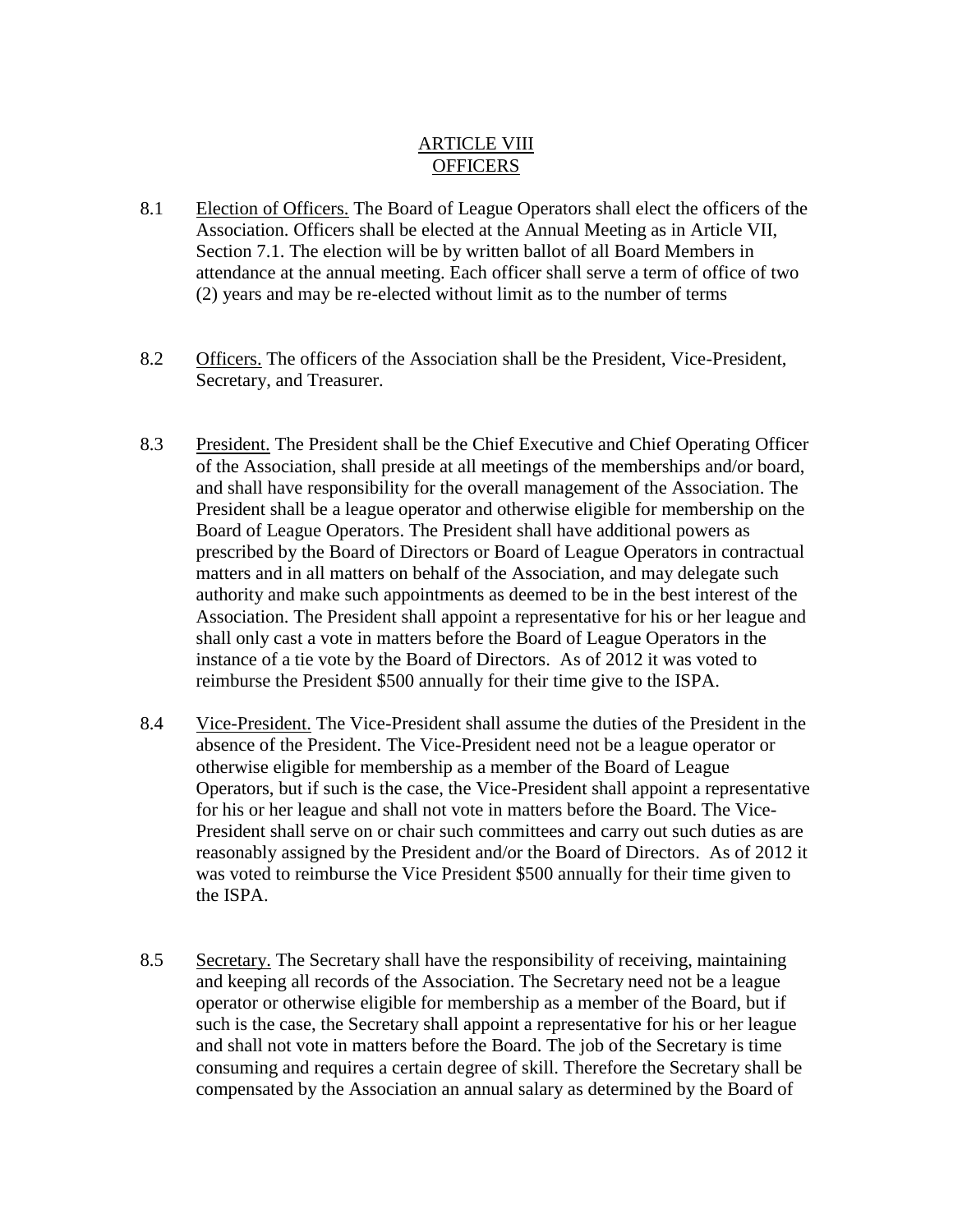League Operators. The duties of Secretary shall be, but are not limited to, performing the following:

- 1. Recording and transcribing the minutes of all Association meetings and mailing same to all Association board members and officers;
- 2. Receiving and maintaining all records of match play (league statistics) by all Association League Operators;
- 3. Receiving and maintaining a complete registry of all Association members;
- 4. Providing notices of all Association meetings as prescribed;
- 5. Providing mailings to all Association members regarding ISPA events as directed by the President or the Board of Directors;
- 6. Other duties as may be reasonably requested by the President, the Board of Directors or the Board of League Operators.
- 8.6 Treasurer. The Treasurer shall have the responsibility of receiving, maintaining and keeping all financial records of the Association. The Treasurer need not be a league operator or otherwise eligible for membership as a member of the Board of League Operators, but if such is the case, the Treasurer shall appoint a representative for his or her league and shall not vote in matters before the Board. The job of the Treasurer is time consuming and requires a certain degree of skill. Therefore the Treasurer shall be compensated by the Association an annual salary as determined by the Board of League Operators. The duties of Treasurer shall be, but are not limited to, performing the following:
	- 1. Recording of all financial transactions of the Association and maintaining such records in a manner acceptable to the Board of Directors;
	- 2. Receiving and maintaining a complete registry of all Association financial transactions and depositing all monies received by the Association in the name of the Association as designated;
	- 3. Disburse funds of the Association when proper to do so;
	- 4. Provide a quarterly financial statement to the Board of Directors or at such times as may be necessary or as directed by the President, the Board of Directors or the Board of League Operators;
	- 5. Prepare or cause to be prepared and file or cause to be filed, all state or federal tax reports on behalf of the Association when due;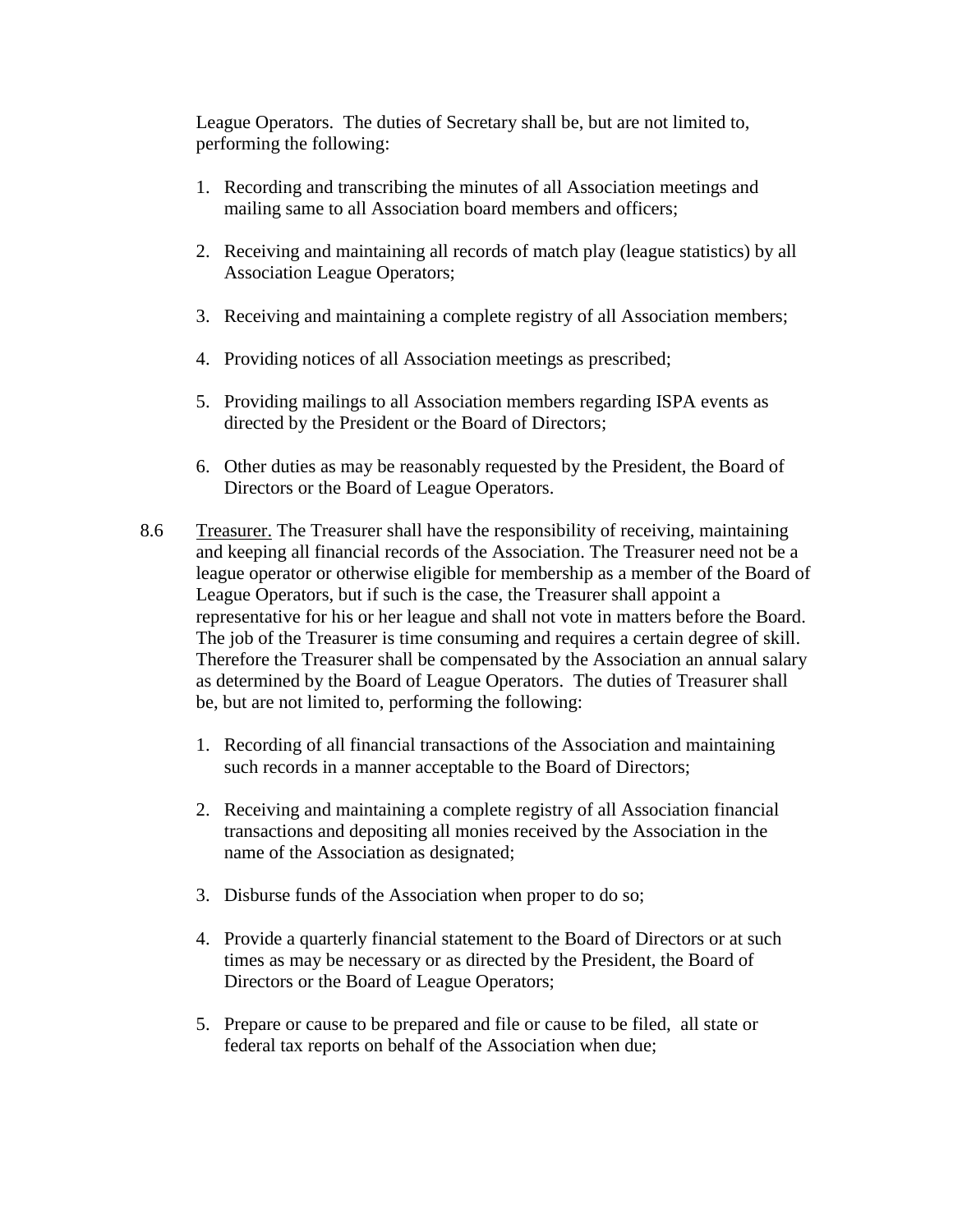6. Other duties as may be reasonably requested by the President or the Board of Directors.

#### ARTICLE IX **COMMITTEES**

- 9.1 Committees. The President of the Association may appoint such committees, standing or otherwise, as deemed appropriate or necessary for the efficient operation of the Association. A member of the Board of Directors will chair all standing committees and Committee Chairpersons may select and appoint committee members from the Association membership at large. The President may also make appointments to committees, standing or otherwise. All Committee Chairpersons will report directly to the Officers, the Board of Directors and the Board of League Operators.
- 9.2 Committee Responsibilities. Committees shall be responsible for researching and developing options for consideration in specific matters as directed by the President, the Board of Directors and the Board of League Operators. The committee will then report and make recommendations to the Board of Directors or the Board of League Operators for their actions.

## ARTICLE X VOTING

10.1 Quorum. A quorum at the Annual Meeting shall be no less than 75% of the League Operators at that time. Regular meeting of the Board of Directors shall be a majority of the directors in office immediately before the meeting begins. If a quorum is present, action may be taken by the affirmative vote of a majority of the directors present. No official business may be conducted if such a quorum is not met but discussions of any Association business may take place. In the case of a special meeting, no quorum is necessary so long as the provisions of Article VII, 7.3 – Special Meetings, have been met and duly recorded by the Association Secretary.

### ARTICLE XI RULES OF PLAY

11.1 Rules of Play. The Association shall recognize the independence of each of its League Members. No league shall be required to change or alter their rules in order to become members of the Association. The Association would however, recommend all leagues be governed by the World Standardized Rules of play as published by the World Pool-Billiards Association (these rules can be reviewed at [www.wpa-pool.com\)](http://www.wpa-pool.com/). All rules used at ISPA events will be according to the World Standardized rules of play as published by the World Pool-Billieards Association effective for the year of the event. No other rules for competition will apply at ISPA events.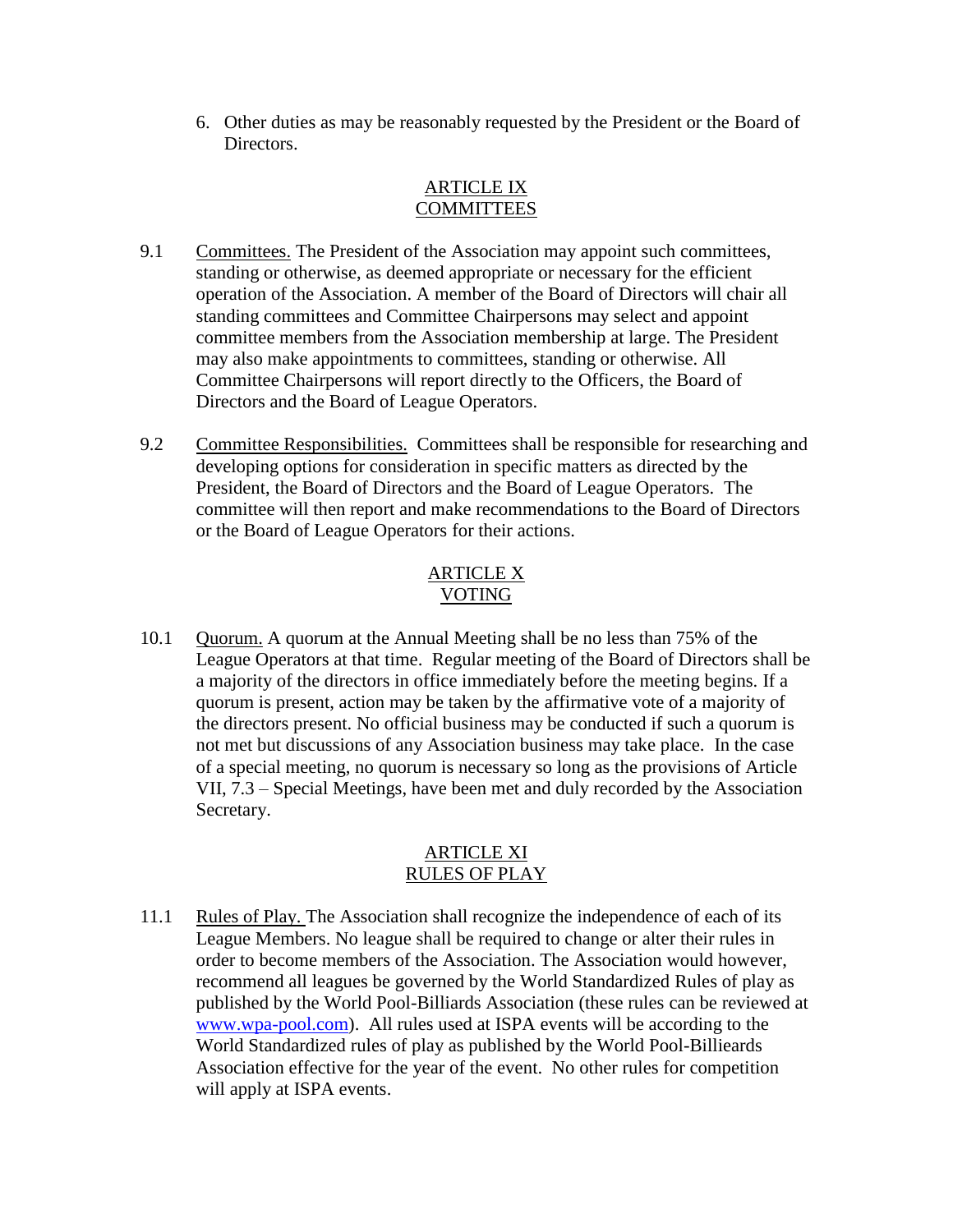#### ARTICLE XII GENERAL MEMBERSHIP MEETING

12.1 General Membership Meeting. The Board of League Operators shall host at least one meeting annually for the general membership of the Association. This meeting shall be open to all members in good standing. A permanent standing Membership Meeting Committee will be responsible for determining the site of such meeting and the general membership will not be permitted at other such Association Board meetings except by written request not less than 30 days prior to such Board meeting. The cost of such general membership meeting, if any, shall be paid from the general funds of the Association, with approval of the Board of League Operators. The Association Treasurer and Association Finance Committee shall prepare or cause to be prepared a financial statement showing the condition of the Association for distribution to the general membership at such meeting. Such report shall be due not less than 21 days prior to the general membership meeting.

#### ARTICLE XIII MISCELLANEOUS PROVISIONS

- 13.1 Inspection of Books and Records. The Board of Directors will have power to determine which books and records of the Association will be open to inspection of the members, or others, except such as may by law be specifically open to inspection, and will have the power to affix reasonable rules and regulations attendant thereto.
- 13.2 League Sponsorships. In acquiring league sponsorships, no member league operator will do anything that could be detrimental to the Association's efforts to acquire sponsorship for Association tournaments or events. Such actions as determined by the Board of Directors could result in loss of privileges and membership in the Association.
- 13.3 Grievances. The ISPA shall not participate in any disputes or grievances a player may have with regards to their league, League Operator, or host establishments. The President shall however have the authority to appoint an ad-hoc grievance committee to act in the event of any grievances at any ISPA event. Such committee decisions will be final and may not be appealed to the Board of Directors or other officers of the Association. In the event of a grievance regarding rules of play in which official referees are presiding over the tournament floor, the decision of such official(s) will be final.
- 13.4 Final Responsibility. The ISPA, as a non-profit corporate entity operating within the State of Iowa, is solely and wholly responsible for fulfilling any and all obligations or commitments, financial or otherwise, made on behalf of the corporation.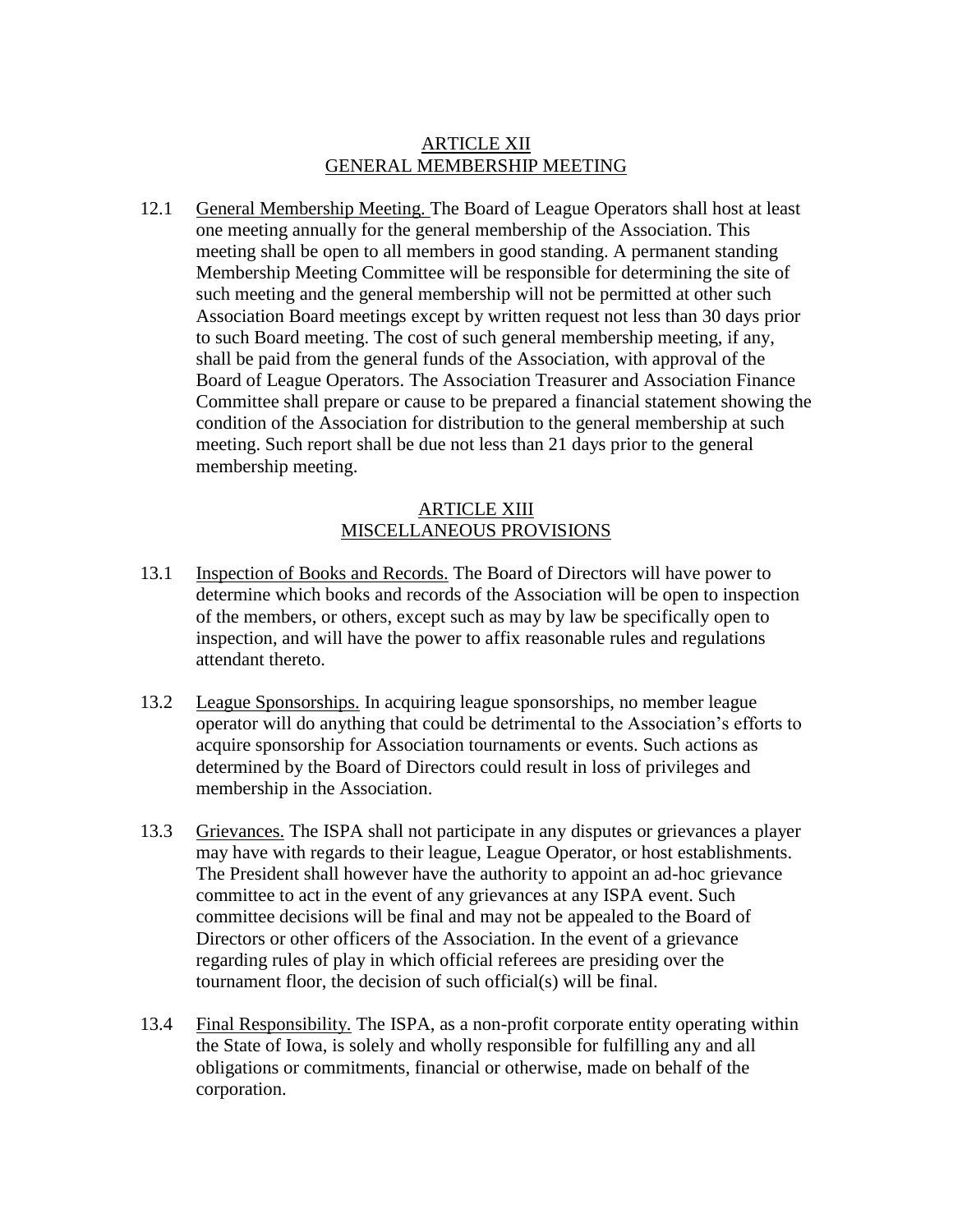### ARTICLE XIV AMENDMENTS

14.1 Amendments. These by-laws, or any portion thereof, may be amended, repealed, or altered, in whole or in part, by a majority vote of the ISPA Board of League Operators at any duly organized meeting of the Board, provided that 1.) A copy of the proposed amendment(s) are received by the Association Secretary and delivered E-mail to each Board Member and Officer of the Association not less than thirty days prior to the next regularly scheduled meeting, and 2.) A quorum is present at such meeting. Amendments may not be placed before the Board at other than the Annual Meeting or at a regularly scheduled meeting.

# **Constitution and By-Laws of the Iowa State Poolplayers Association**

|                                             | (City and State) |                 |  |  |  |  |  |  |
|---------------------------------------------|------------------|-----------------|--|--|--|--|--|--|
|                                             |                  |                 |  |  |  |  |  |  |
| <b>Signatures of Board Members Present:</b> |                  |                 |  |  |  |  |  |  |
| Name                                        | League           | City            |  |  |  |  |  |  |
|                                             |                  |                 |  |  |  |  |  |  |
|                                             |                  |                 |  |  |  |  |  |  |
|                                             |                  |                 |  |  |  |  |  |  |
|                                             |                  |                 |  |  |  |  |  |  |
|                                             |                  |                 |  |  |  |  |  |  |
|                                             |                  |                 |  |  |  |  |  |  |
|                                             |                  |                 |  |  |  |  |  |  |
|                                             |                  |                 |  |  |  |  |  |  |
|                                             |                  |                 |  |  |  |  |  |  |
|                                             |                  |                 |  |  |  |  |  |  |
|                                             |                  |                 |  |  |  |  |  |  |
|                                             |                  | (Date and Time) |  |  |  |  |  |  |